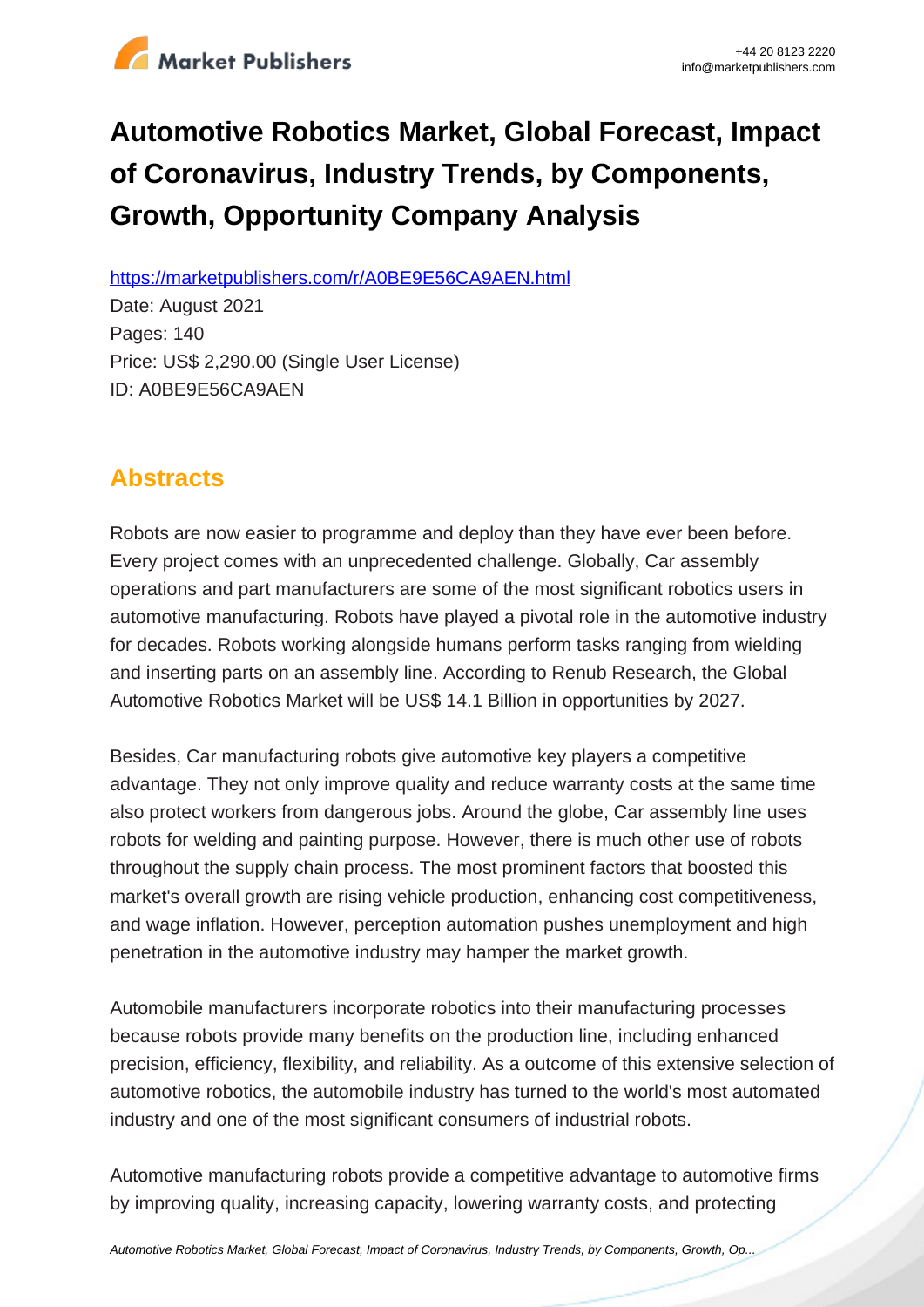

workers from challenging and dangerous duties. Automotive robotics is commonly used in automobile assembly factories for applications such as spot welding, painting, and other tasks; nevertheless, there are several other possibilities.

The automobile industry is focusing its efforts on maximising the benefits of Industry 4.0, in which connected machines communicate with one another and human administrators to ensure efficient and seamless operations. As a result, robotization in the mechanisation industry is propelling the Automotive Robotics Market forward. Industry 4.0 can be defined as a new stage in the evolution of manufacturing. According to Renub research findings, the Global Automotive Robotics Market Size will grow with a healthy CAGR of 11.70% during 2020-2027.

The growth of AI integrated robotics and other data-driven operations will lend to the adoption of automotive robotics worldwide. The American bar association section of Science & technology law hosted a series of presentations on the legal implications of advanced robotics in the car building process industry in 2020. There on, Robotics safety standards are continuously developing for the more complex and specialized environment. The Automotive Robotics Industry was valued at US\$ 6.5 Billion in 2020.

#### COVID-19 Impact on Automotive Robotics Industry

Across the globe, COVID-19 pandemic has severely affected the robotics automation industry because the automotive industry uses most of the automotive robotics. COVID-19 pandemic has hindered the production line because of reduced consumers demand globally. Worldwide, companies have reduced their investment in automation that has impacted much on this industry. As per our analysis, this industry will recover post-COVID, and this market will flourish during the forecast period.

Renub Research report titled "Automotive Robotics Market, Global Forecast by Components (Sensors, Controller, End Effectors, Robotic Arm, Drive, Others), Types (Articulated, Cartesian, Scara, Cylindrical, Others), Application (Welding, Material Handling, Painting, Cutting, Others), Region (North America, Europe, Asia Pacific Middle East & Africa, Latin America), Company (ABB, FANUC CORPORATION, Rockwell Automation, Inc., Seiko Epson Corporation, YASKAWA ELECTRIC CORPORATION)' provides complete insights on Global Automotive Robotics Industry.

Component - Market breakup from 6 viewpoints

#### 1. Sensors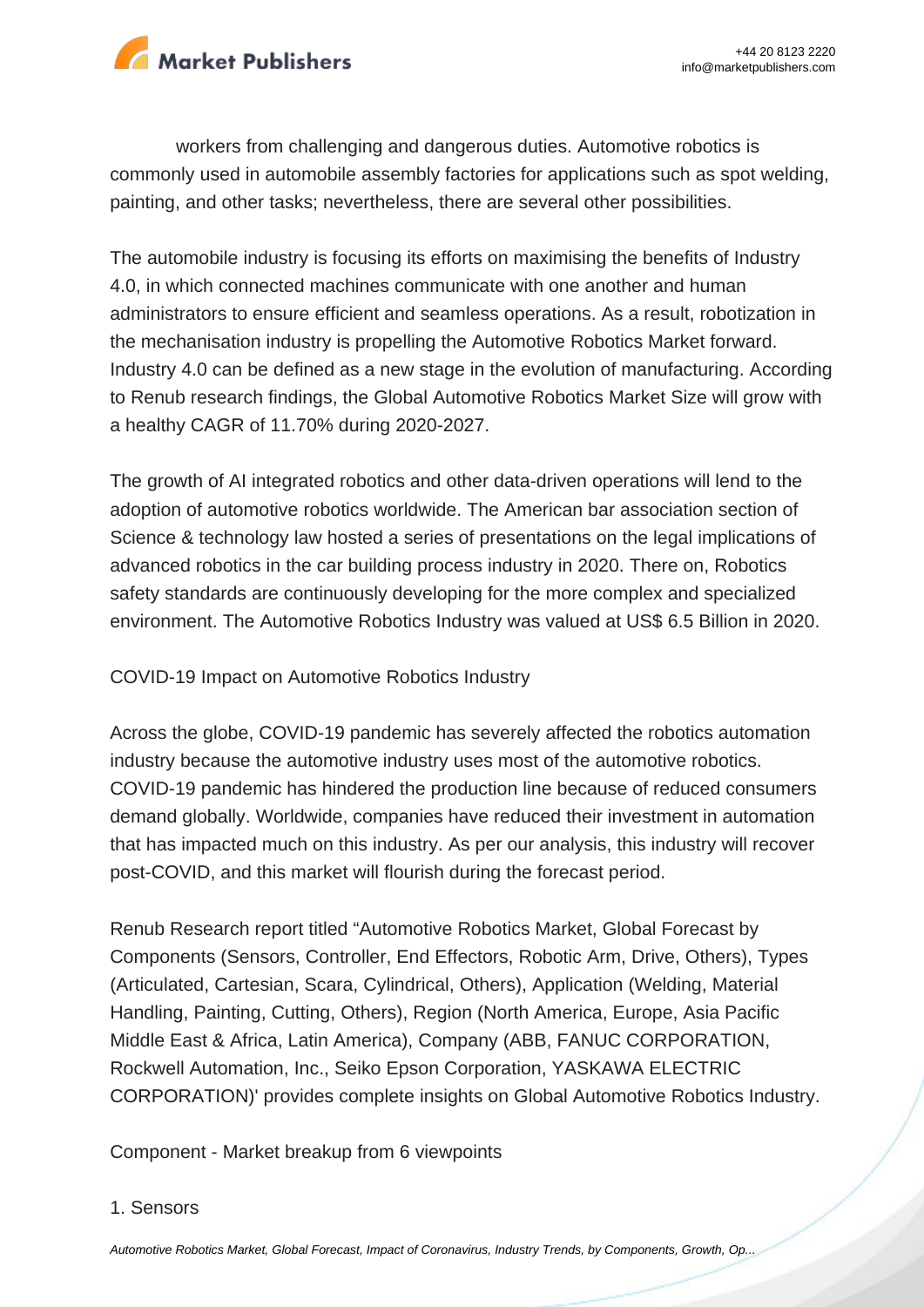

- 2. Controller
- 3. End Effector
- 4. Robotic Arm
- 5. Drive
- 6. Others

Types-Market breakup from 5 viewpoints

- 1. Articulated
- 2. Cartesian
- 3. Scara
- 4. Cylindrical
- 5. Others

Application-Market breakup from 5 viewpoints

- 1. Welding
- 2. Material Handling
- 3. Painting
- 4. Cutting
- 5. Others

Region -Market breakup from 5 viewpoints

- 1. North America
- 2. Europe
- 3. Asia Pacific
- 4. Middle East & Africa
- 5. Latin America

Company Insights

**Overviews** 

Recent developments

**Revenues**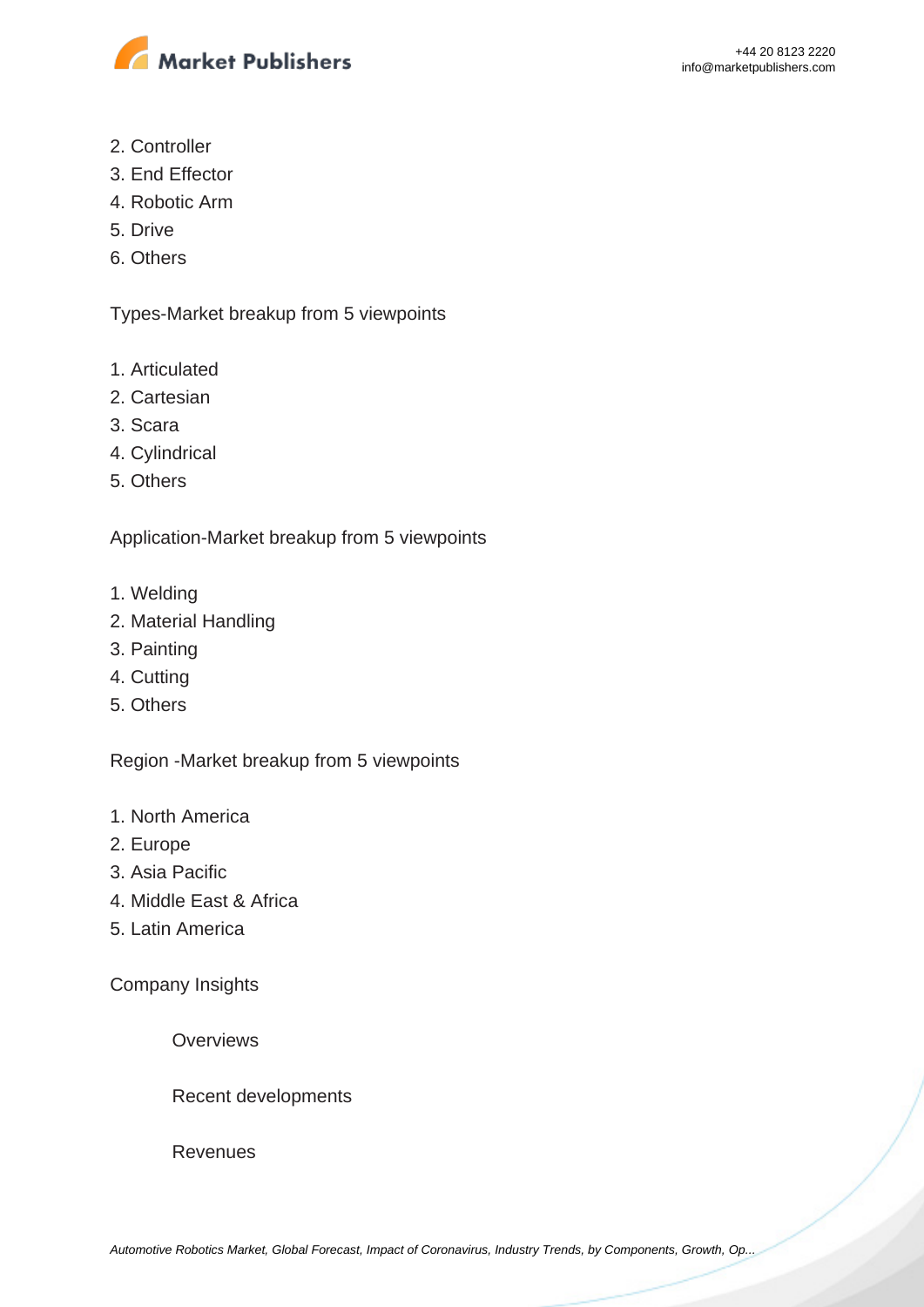

Company Analysis

- 1. ABB
- 2. FANUC CORPORATION
- 3. Rockwell Automation, Inc.
- 4. Seiko Epson Corporation
- 5. Yaskawa Electric Corporation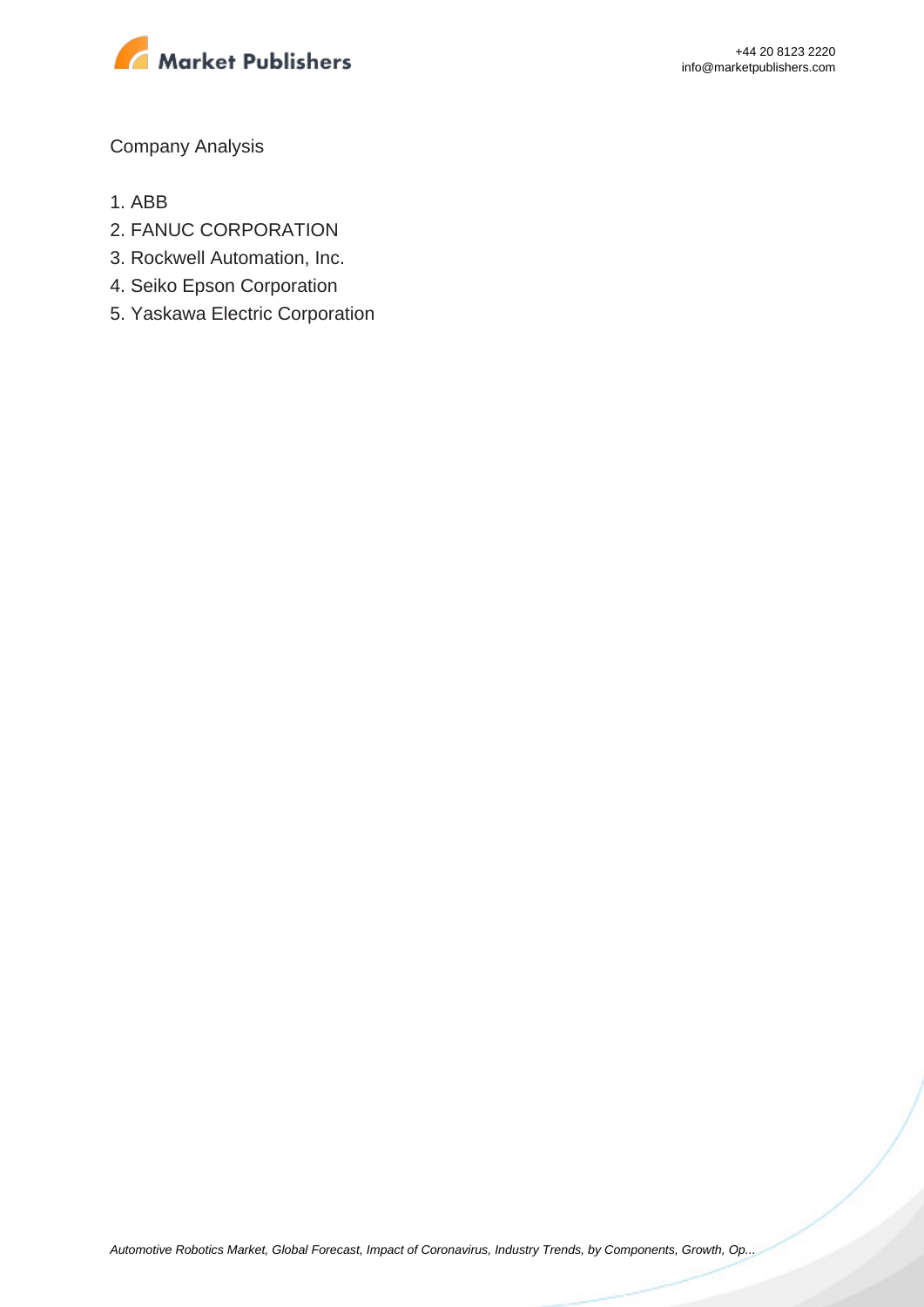

## **Contents**

- **1. INTRODUCTION**
- **2. RESEARCH & METHODOLOGY**
- **3. EXECUTIVE SUMMARY**

#### **4. MARKET DYNAMICS**

- 4.1 Growth Drivers
- 4.2 Challenges

#### **5. GLOBAL 3D PRINTING MARKET**

#### **6. MARKET SHARE - GLOBAL 3D PRINTING ANALYSIS**

6.1 By Component 6.2 By Application 6.3 By Vertical 6.4 By Technology 6.5 By Region

### **7. COMPONENT – GLOBAL 3D PRINTING MARKET**

- 7.1 Products
- 7.2 Material
- 7.3 Service
- 7.4 Other Service

#### **8. APPLICATION - GLOBAL 3D PRINTING MARKET**

- 8.1 Prototyping and Tooling
- 8.2 R&D and Innovation
- 8.3 Manufacturing complex Products

#### **9. VERTICAL - GLOBAL 3D PRINTING MARKET**

[Automotive Robotics Market, Global Forecast, Impact of Coronavirus, Industry Trends, by Components, Growth, Op...](https://marketpublishers.com/report/equipment/automotive-robotics-market-global-forecast-impact-of-coronavirus-industry-trends-by-components-growth-opportunity-company-analysis.html)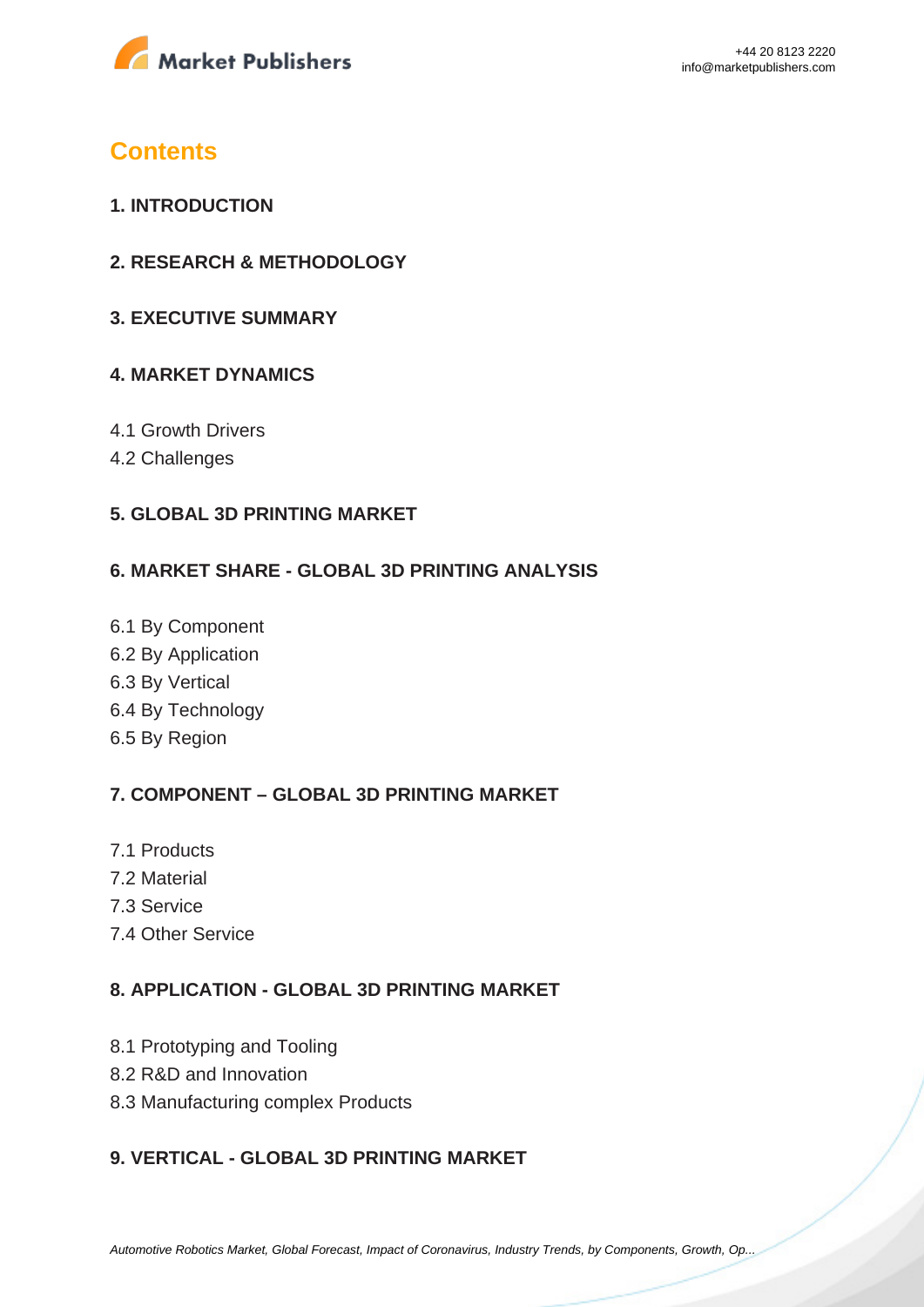

- 9.1 Automotive
- 9.2 Aerospace & Defence
- 9.3 Healthcare
- 9.4 Consumer Electronics
- 9.5 Power & Energy
- 9.6 Others

### **10. TECHNOLOGY – GLOBAL 3D PRINTING MARKET**

- 10.1 DMLS-(direct metal laser sintering)
- 10.2 SLS-(selective laser sintering)
- 10.3 FDM-(fused deposition modeling)
- 10.4 SLA-(stereolithography)
- 10.5 EBM-(inkjet printing, electron beam melting)
- 10.6 MJP-(polyjet/multijet printing)
- 10.7 Inkjet Printing
- 10.8 LMD-(laser metal deposition)
- 10.9 DLP-(digital light processing)
- 10.10 LOM-(laminated object manufacturing)
- 10.11 Other Technologies

#### **11. REGION - GLOBAL 3D PRINTING MARKET**

- 11.1 North America
- 11.2 Europe
- 11.3 Asia-Pacific
- 11.4 Rest of World

### **12. KEY PLAYERS**

- 12.1 3D Systems Corporation
	- 12.1.1 Overview
	- 12.1.2 Recent Development
- 12.1.3 Revenue
- 12.2 Sandvik AB
	- 12.2.1 Overview
	- 12.2.2 Recent Development
- 12.2.3 Revenue
- 12.3 Voxeljet AG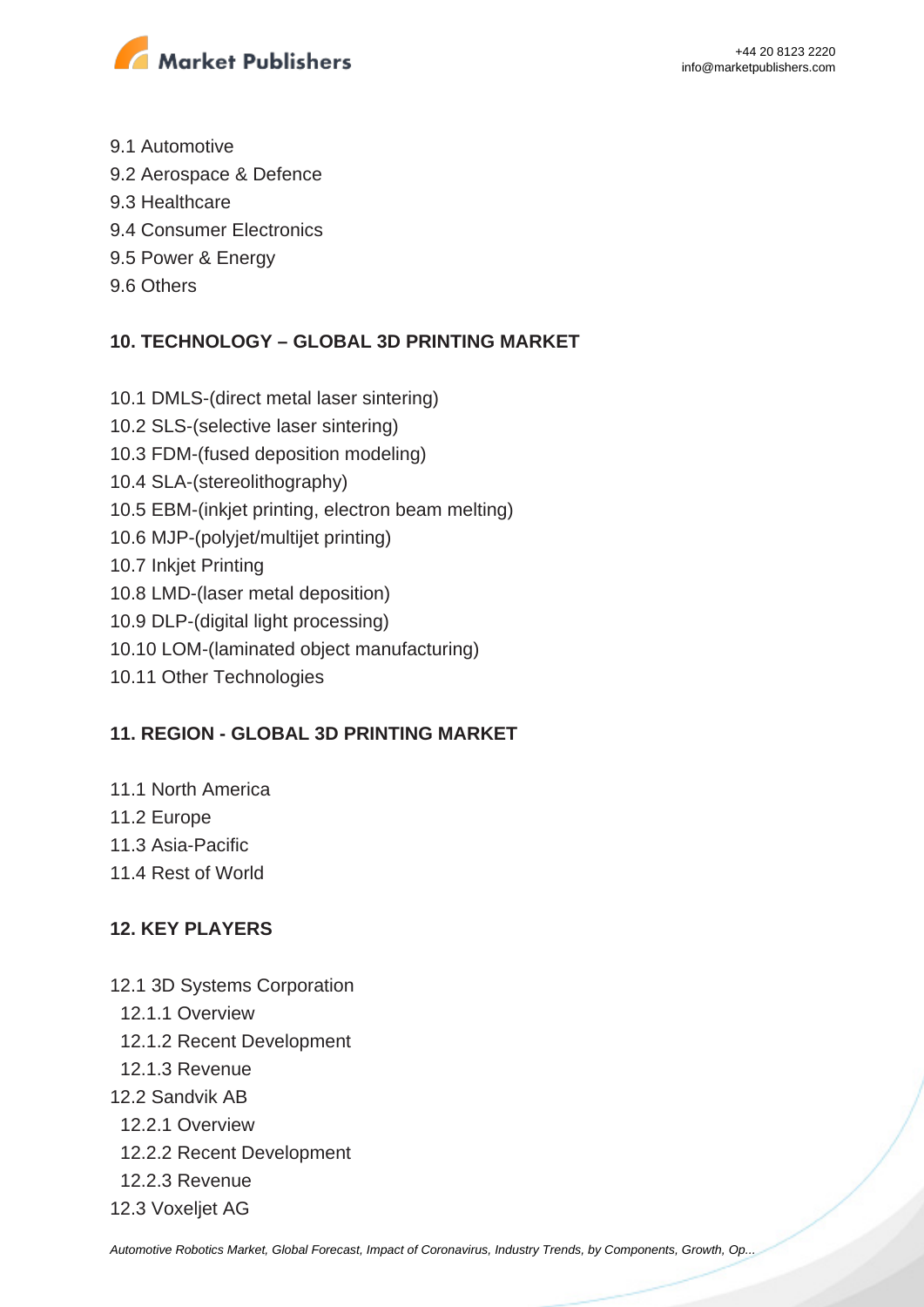

- 12.3.1 Overview
- 12.3.2 Recent Development
- 12.3.3 Revenue
- 12.4 Renishaw PLC
	- 12.4.1 Overview
	- 12.4.2 Recent Development
	- 12.4.3 Revenue
- 12.5 Carpenter Technology Corporation
	- 12.5.1 Overview
	- 12.5.2 Recent Development
	- 12.5.3 Revenue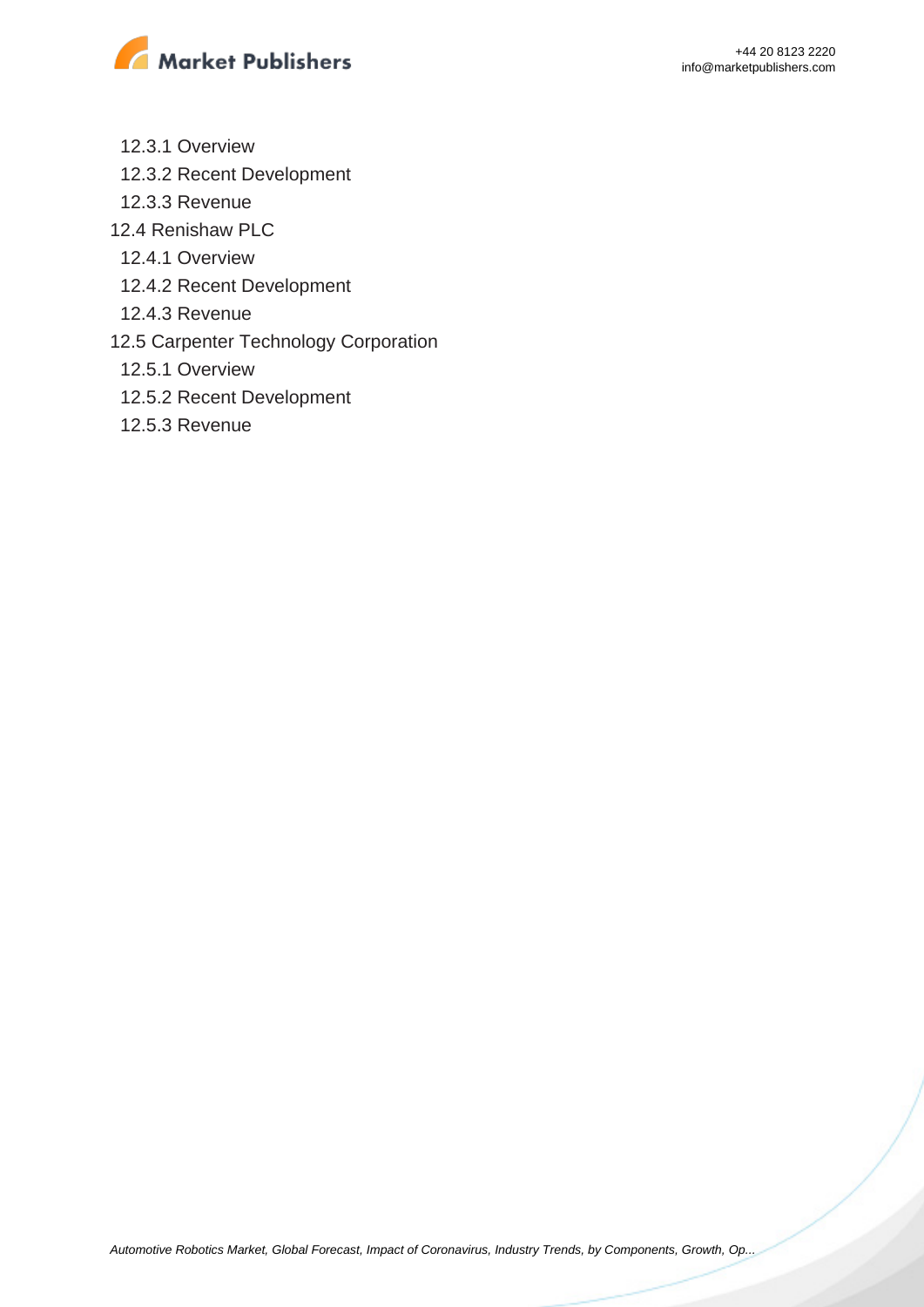

# **List Of Figures**

#### **LIST OF FIGURES:**

Figure-01: Global 3D Printing Market (Million US\$), 2016 – 2020 Figure-02: Forecast for – Global 3D Printing Market (Million US\$), 2021 – 2027 Figure-03: Component – Products Market (Million US\$), 2016 – 2020 Figure-04: Component – Forecast for Products Market (Million US\$), 2021 – 2027 Figure-05: Component – Material Market (Million US\$), 2016 – 2020 Figure-06: Component – Forecast for Material Market (Million US\$), 2021 – 2027 Figure-07: Component – Service Market (Million US\$), 2016 – 2020 Figure-08: Component – Forecast for Service Market (Million US\$), 2021 – 2027 Figure-09: Component – Other Service Market (Million US\$), 2016 – 2020 Figure-10: Component – Forecast for Other Service Market (Million US\$), 2021 – 2027 Figure-11: Application – Prototyping and Tooling Market (Million US\$), 2016 – 2020 Figure-12: Application – Forecast for Prototyping and Tooling Market (Million US\$), 2021 – 2027 Figure-13: Application – R&D and Innovation Market (Million US\$), 2016 – 2020 Figure-14: Application – Forecast for R&D and Innovation Market (Million US\$), 2021 – 2027 Figure-15: Application – Manufacturing complex Products Market (Million US\$), 2016 – 2020 Figure-16: Application – Forecast for Manufacturing complex Products Market (Million US\$), 2021 – 2027 Figure-17: Vertical – Automotive Market (Million US\$), 2016 – 2020 Figure-18: Vertical – Forecast for Automotive Market (Million US\$), 2021 – 2027 Figure-19: Vertical – Aerospace & Defence Market (Million US\$), 2016 – 2020 Figure-20: Vertical – Forecast for Aerospace & Defence Market (Million US\$), 2021 – 2027 Figure-21: Vertical – Healthcare Market (Million US\$), 2016 – 2020 Figure-22: Vertical – Forecast for Healthcare Market (Million US\$), 2021 – 2027 Figure-23: Vertical – Consumer Electronics Market (Million US\$), 2016 – 2020 Figure-24: Vertical – Forecast for Consumer Electronics Market (Million US\$), 2021 – 2027 Figure-25: Vertical – Power & Energy Market (Million US\$), 2016 – 2020 Figure-26: Vertical – Forecast for Power & Energy Market (Million US\$), 2021 – 2027 Figure-27: Vertical – Others Market (Million US\$), 2016 – 2020 Figure-28: Vertical – Forecast for Others Market (Million US\$), 2021 – 2027 Figure-29: Technology – DMLS-(direct metal laser sintering) Market (Million US\$), 2016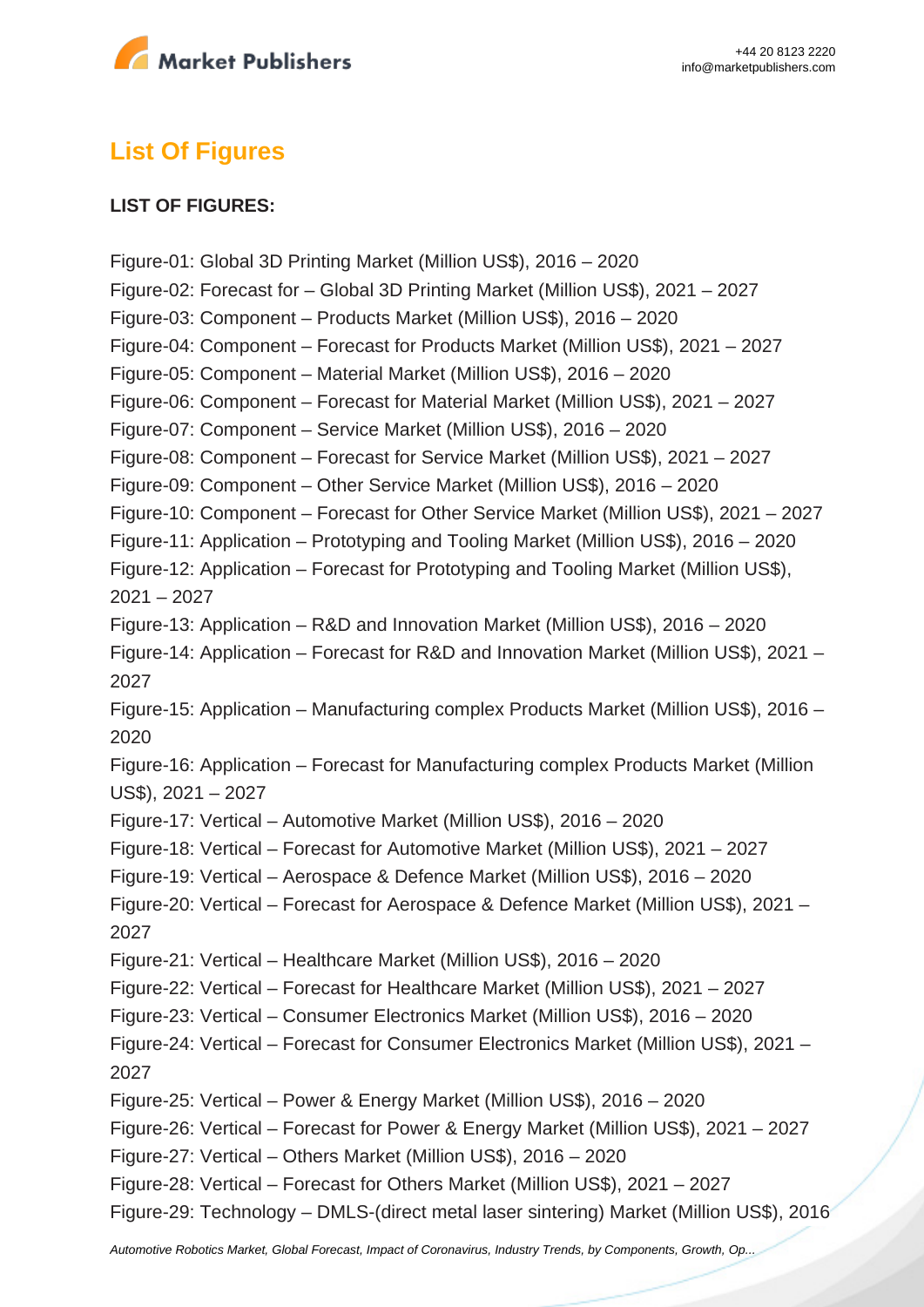

– 2020 Figure-30: Technology – Forecast for DMLS-(direct metal laser sintering) Market (Million US\$), 2021 – 2027 Figure-31: Technology – SLS-(selective laser sintering) Market (Million US\$), 2016 – 2020 Figure-32: Technology – Forecast for SLS-(selective laser sintering) Market (Million US\$), 2021 – 2027 Figure-33: Technology – FDM-(fused deposition modeling) Market (Million US\$), 2016 – 2020 Figure-34: Technology – Forecast for FDM-(fused deposition modeling) Market (Million US\$), 2021 – 2027 Figure-35: Technology – SLA-(stereolithography) Market (Million US\$), 2016 – 2020 Figure-36: Technology – Forecast for SLA-(stereolithography) Market (Million US\$), 2021 – 2027 Figure-37: Technology – EBM-(inkjet printing, electron beam melting) Market (Million US\$), 2016 – 2020 Figure-38: Technology – Forecast for EBM-(inkjet printing, electron beam melting) Market (Million US\$), 2021 – 2027 Figure-39: Technology – MJP-(polyjet/multijet printing) Market (Million US\$), 2016 – 2020 Figure-40: Technology – Forecast for MJP-(polyjet/multijet printing) Market (Million US\$), 2021 – 2027 Figure-41: Technology – Inkjet Printing Market (Million US\$), 2016 – 2020 Figure-42: Technology – Forecast for Inkjet Printing Market (Million US\$), 2021 – 2027 Figure-43: Technology – LMD-(laser metal deposition) Market (Million US\$), 2016 – 2020 Figure-44: Technology – Forecast for LMD-(laser metal deposition) Market (Million US\$), 2021 – 2027 Figure-45: Technology – DLP-(digital light processing) Market (Million US\$), 2016 – 2020 Figure-46: Technology – Forecast for DLP-(digital light processing) Market (Million US\$), 2021 – 2027 Figure-47: Technology – LOM-(laminated object manufacturing) Market (Million US\$),  $2016 - 2020$ Figure-48: Technology – Forecast for LOM-(laminated object manufacturing) Market (Million US\$), 2021 – 2027 Figure-49: Technology – Other Market (Million US\$), 2016 – 2020 Figure-50: Technology – Forecast for Other Market (Million US\$), 2021 – 2027 Figure-51: North America – 3D Printing Market (Million US\$), 2016 – 2020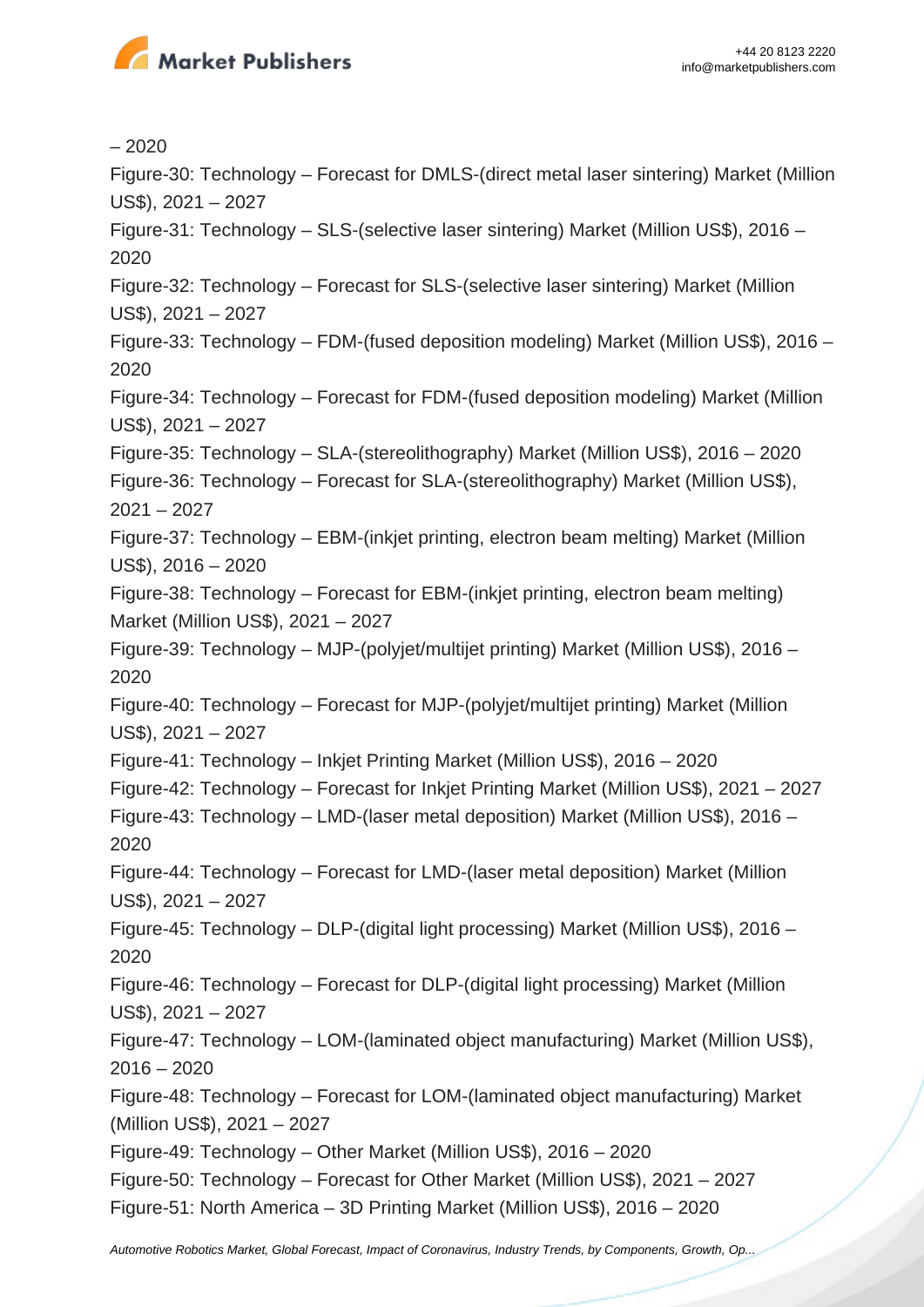

Figure-52: North America – Forecast for 3D Printing Market (Million US\$), 2021 – 2027 Figure-53: Europe – 3D Printing Market (Million US\$), 2016 – 2020 Figure-54: Europe – Forecast for 3D Printing Market (Million US\$), 2021 – 2027 Figure-55: Asia Pacific – 3D Printing Market (Million US\$), 2016 – 2020 Figure-56: Asia Pacific – Forecast for 3D Printing Market (Million US\$), 2021 – 2027 Figure-57: Rest of the World – 3D Printing Market (Million US\$), 2016 – 2020 Figure-58: Rest of the World – Forecast for 3D Printing Market (Million US\$), 2021 – 2027 Figure-59: 3D Systems Corporation – Global Revenue (Million US\$), 2016 – 2020 Figure-60: 3D Systems Corporation – Forecast for Global Revenue (Million US\$), 2021 – 2027 Figure-61: Sandvik AB – Global Revenue (Million US\$), 2016 – 2020 Figure-62: Sandvik AB – Forecast for Global Revenue (Million US\$), 2021 – 2027 Figure-63: Voxeljet AG – Global Revenue (Million US\$), 2016 – 2020 Figure-64: Voxeljet AG – Forecast for Global Revenue (Million US\$), 2021 – 2027 Figure-65: Renishaw PLC – Global Revenue (Million US\$), 2016 – 2020 Figure-66: Renishaw PLC – Forecast for Global Revenue (Million US\$), 2021 – 2027 Figure-67: Carpenter Technology Corporation – Global Revenue (Million US\$), 2016 – 2020 Figure-68: Carpenter Technology Corporation – Forecast for Global Revenue (Million US\$), 2021 – 2027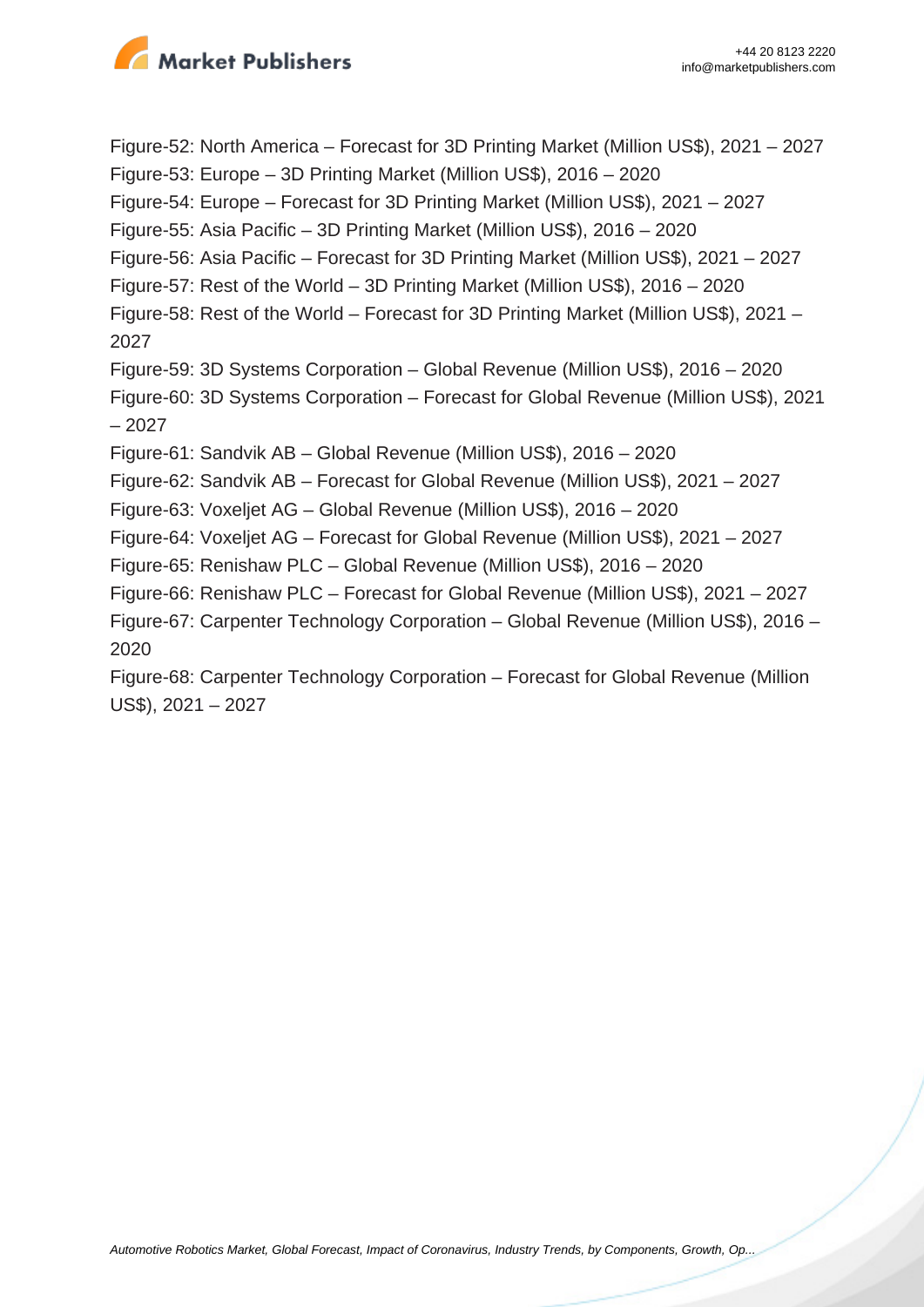

# **List Of Tables**

#### **LIST OF TABLES:**

Table-01: Global – 3D Printing Market Share by Component (Percent), 2016 – 2020 Table-02: Global – Forecast for 3D Printing Market Share by Component (Percent), 2021 – 2027 Table-03: Global – 3D Printing Market Share by Application (Percent), 2016 – 2020 Table-04: Global – Forecast for 3D Printing Market Share by Application (Percent), 2021 – 2027 Table-05: Global – 3D Printing Market Share by Vertical (Percent), 2016 – 2020 Table-06: Global – Forecast for 3D Printing Market Share by Vertical (Percent), 2021 – 2027 Table-07: Global – 3D Printing Market Share by Technology (Percent), 2016 – 2020 Table-08: Global – Forecast for 3D Printing Market Share by Technology (Percent), 2021 – 2027 Table-09: Global – 3D Printing Market Share by Region (Percent), 2016 – 2020 Table-10: Global – Forecast for 3D Printing Market Share by Region (Percent), 2021 – 2027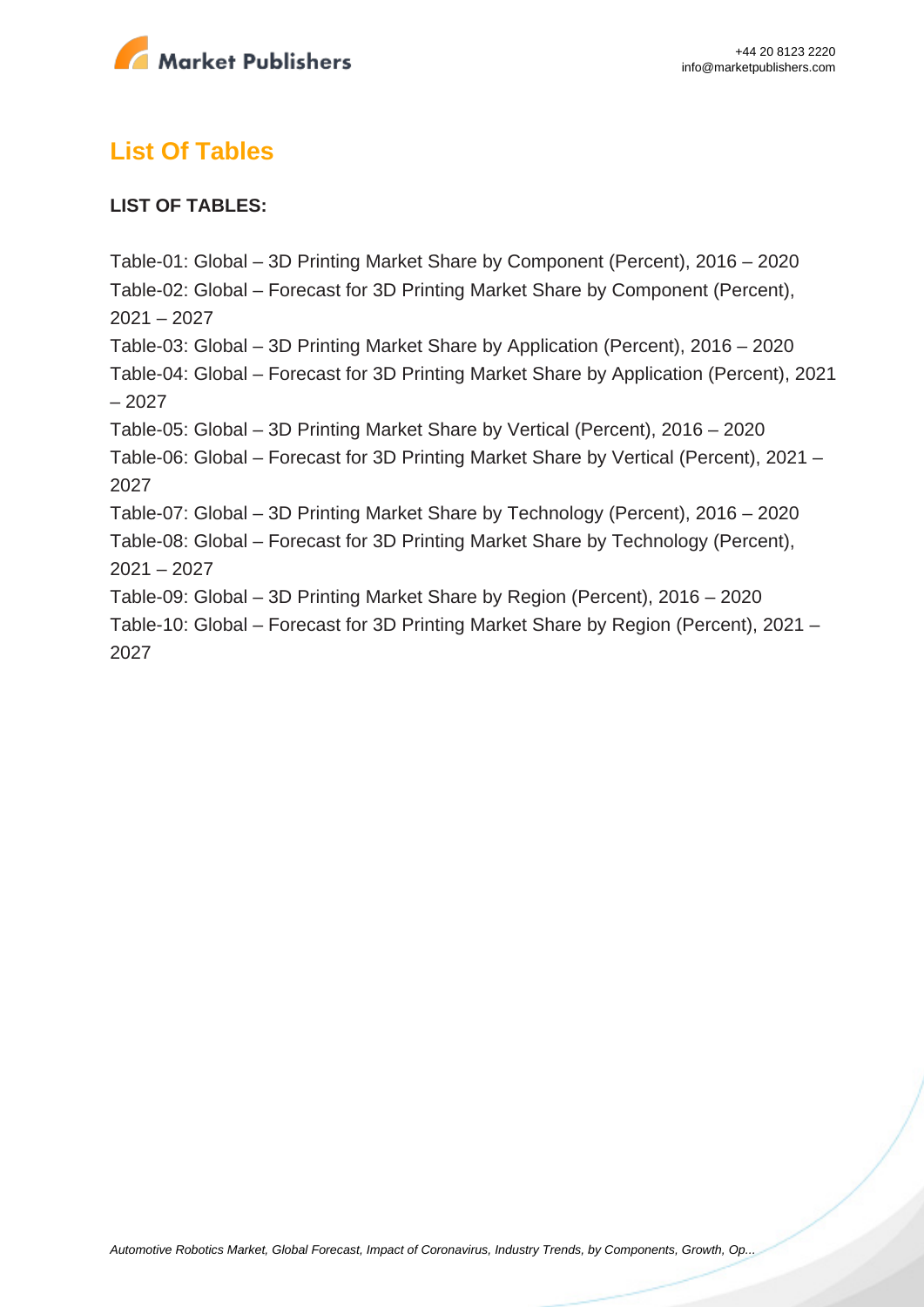

#### I would like to order

Product name: Automotive Robotics Market, Global Forecast, Impact of Coronavirus, Industry Trends, by Components, Growth, Opportunity Company Analysis Product link: [https://marketpublishers.com/r/A0BE9E56CA9AEN.html](https://marketpublishers.com/report/equipment/automotive-robotics-market-global-forecast-impact-of-coronavirus-industry-trends-by-components-growth-opportunity-company-analysis.html) Price: US\$ 2,290.00 (Single User License / Electronic Delivery) If you want to order Corporate License or Hard Copy, please, contact our Customer Service: [info@marketpublishers.com](mailto:info@marketpublishers.com)

### Payment

To pay by Credit Card (Visa, MasterCard, American Express, PayPal), please, click button on product page [https://marketpublishers.com/r/A0BE9E56CA9AEN.html](https://marketpublishers.com/report/equipment/automotive-robotics-market-global-forecast-impact-of-coronavirus-industry-trends-by-components-growth-opportunity-company-analysis.html)

To pay by Wire Transfer, please, fill in your contact details in the form below:

First name: Last name: Email: Company: Address: City: Zip code: Country: Tel: Fax: Your message:

\*\*All fields are required

Custumer signature

Please, note that by ordering from marketpublishers.com you are agreeing to our Terms & Conditions at<https://marketpublishers.com/docs/terms.html>

To place an order via fax simply print this form, fill in the information below and fax the completed form to +44 20 7900 3970